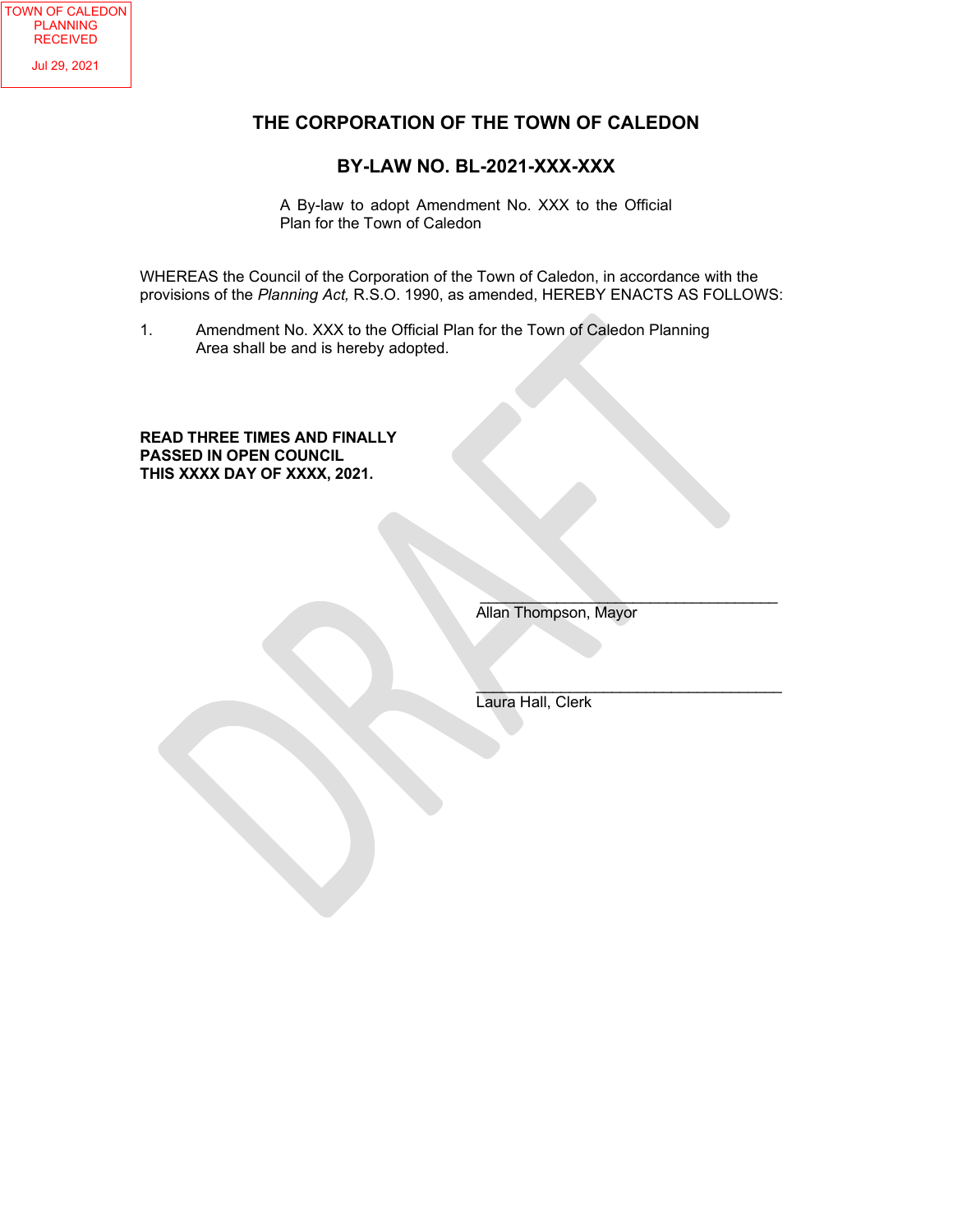# **THE CONSTITUTIONAL STATEMENT**

- PART A THE PREAMBLE does not constitute part of this amendment.
- PART B THE AMENDMENT consisting of the following text and Schedule "A" constitutes Amendment No. XXXX of the Town of Caledon Official Plan.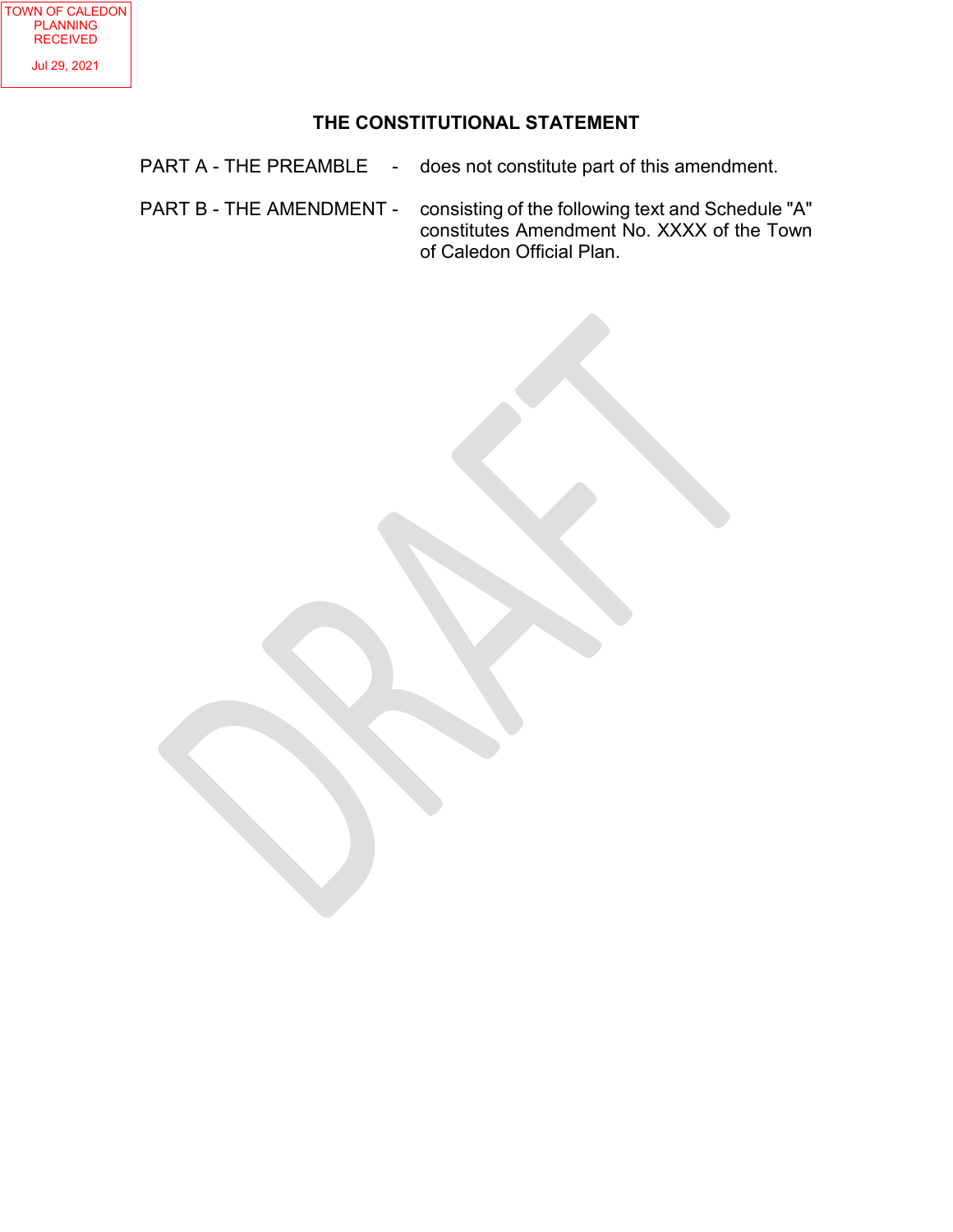### **AMENDMENT NO. XXX**

### **OF THE TOWN OF CALEDON OFFICIAL PLAN**

### **PART A - THE PREAMBLE**

#### **Purpose of the Amendment:**

The purpose of this Amendment is to amend Schedule "D" Caledon East Land Use Plan of the Town of Caledon Official Plan by redesignating the lands subject to this Amendment from "Low Density Residential" to "Institutional" to allow for the development of a Seniors Retirement Facility on the subject lands.

#### **Location:**

The lands subject to this Amendment are legally described as Part of Lot 2, Concession 6, East of Hurontario Street, Town of Caledon, Regional Municipality of Peel, and municipally known as 15728 Airport Road.

#### **Basis:**

The basis for this Amendment is contained in Planning Report (DP XXX), as adopted by Council on XXX. The applicant, Wyndham Holdings Group Inc., has requested an amendment to the Town of Caledon Official Plan to permit a Seniors Retirement Facility on the subject property.

A Planning Justification Report was submitted by the applicant in support of the application.

The proposed amendment to the Official Plan to permit a Seniors Retirement Facility is consistent with the objectives established in the Strategic Direction and General Policies of the Official Plan.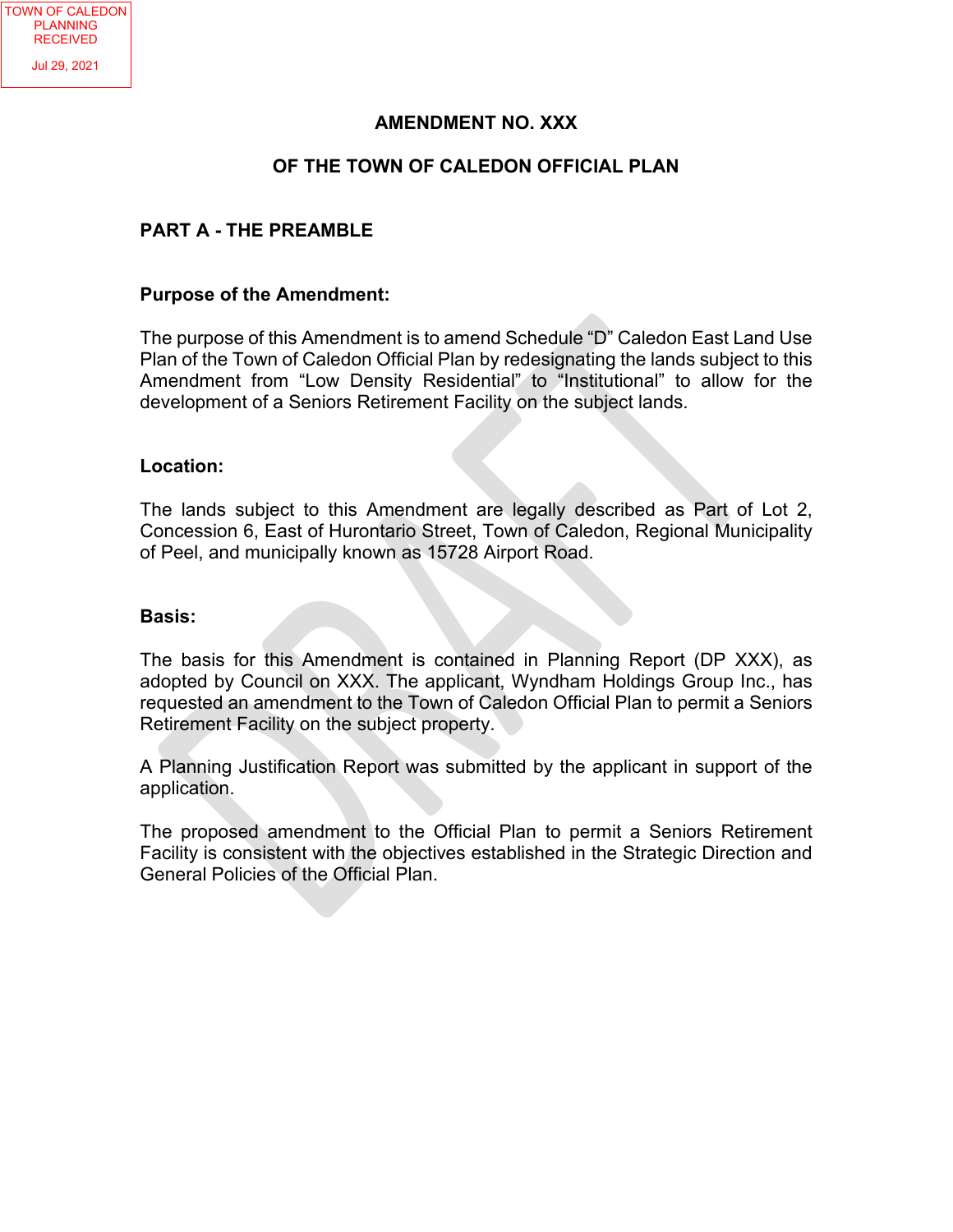### **PART B - THE AMENDMENT**

This part of the document, entitled "Part B - The Amendment", and consisting of the following text constitutes Amendment No XXX of the Town of Caledon Official Plan.

### **Details of the Amendment**

The Town of Caledon Official Plan is amended as follows:

1. Schedule 'D' – Caledon East Land Use Plan of the Town of Caledon Official Plan shall be amended for the subject lands from "Low Density Residential" to "Institutional" in accordance with Schedule 'A' attached hereto.

### **Implementation and Interpretation**

The implementation and interpretation of this Amendment shall be in accordance with the policies of the Town of Caledon Official Plan.